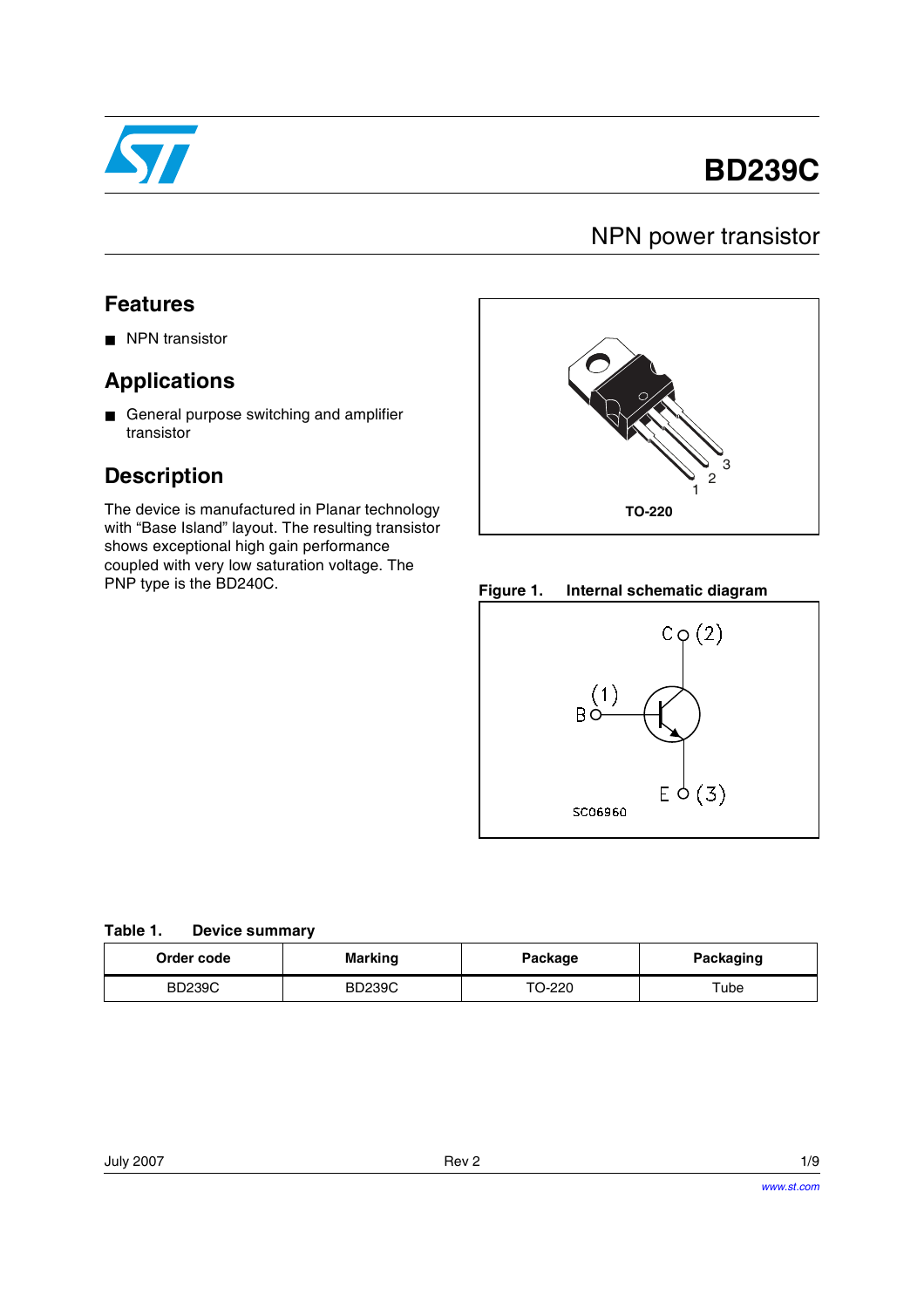# **1 Electrical ratings**

**Table 2. Absolute maximum rating**

| Symbol           | <b>Parameter</b>                                                | Value          | Unit |
|------------------|-----------------------------------------------------------------|----------------|------|
| $V_{CER}$        | Collector-emitter voltage ( $R_{BE}$ = 100 $\Omega$ )           | 115            | v    |
| V <sub>CEO</sub> | Collector-base voltage $(I_B = 0)$                              | 100            | v    |
| $V_{EBO}$        | Emitter-base voltage ( $I_C = 0$ )                              | 5              | v    |
| $I_{\rm C}$      | Collector current                                               | $\overline{2}$ | A    |
| $I_{CM}$         | Collector peak current                                          | 4              | A    |
| lв.              | Base current                                                    | 0.6            | A    |
| $P_{TOT}$        | Total dissipation at $T_{\text{case}} \leq 25^{\circ} \text{C}$ | 30             | w    |
| $P_{TOT}$        | Total dissipation at $T_{amb} \leq 25^{\circ}C$                 | $\overline{2}$ | w    |
| ${\tt T_{stg}}$  | Storage temperature                                             | $-65$ to 150   | °C   |
| $T_{\rm J}$      | Max. operating junction temperature                             | 150            | °C   |

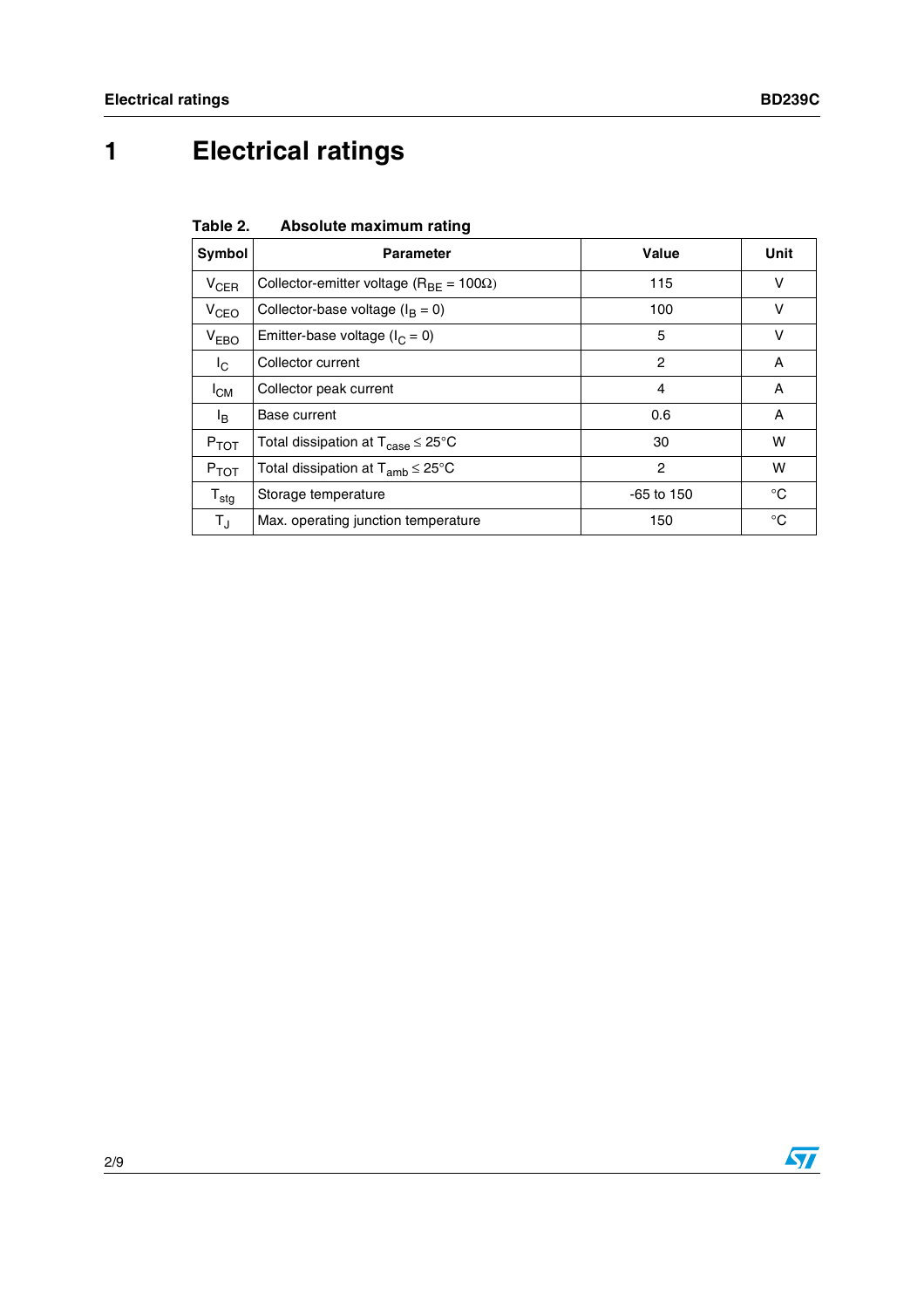## **2 Electrical characteristics**

 $(T_{\text{case}} = 25^{\circ} \text{C}$  unless otherwise specified)

| Symbol                        | <b>Parameter</b>                                       | <b>Test Conditions</b>     |                                | Min.     | Typ. | Max. | Unit |
|-------------------------------|--------------------------------------------------------|----------------------------|--------------------------------|----------|------|------|------|
| $I_{CES}$                     | Collector cut-off current<br>$(V_{BF} = 0)$            | $V_{CF} = 100V$            |                                |          |      | 0.2  | mA   |
| <b>I</b> CEO                  | Collector cut-off current<br>$(I_B = 0)$               | $V_{CF} = 60V$             |                                |          |      | 0.3  | mA   |
| <b>EBO</b>                    | Emitter cut-off current<br>$(I_C = 0)$                 | $V_{FB} = 5V$              |                                |          |      | 1    | mA   |
| $V_{CEO(sus)}$ <sup>(1)</sup> | Collector-emitter<br>sustaining voltage<br>$(I_B = 0)$ | $IC = 30mA$                |                                | 100      |      |      | v    |
| $V_{CE(sat)}$ <sup>(1)</sup>  | Collector-emitter<br>saturation voltage                | $I_C = 1A$                 | $I_R = 0.2A$                   |          |      | 0.7  | v    |
| $V_{BE}$ <sup>(1)</sup>       | Base-emitter voltage                                   | $I_{C} = 1A$               | $V_{CF} = 4V$                  |          |      | 1.3  | v    |
| $h_{FE}$                      | DC current gain                                        | $I_C = 0.2A$<br>$I_C = 1A$ | $V_{CE} = 4V$<br>$V_{CF} = 4V$ | 40<br>15 |      |      |      |

**Table 3. Electrical characteristics**

Note (1) Pulsed duration = 300  $\mu$ s, duty cycle ≤1.5%

#### **2.1 Electrical characteristic (curves)**

#### Figure 2. Safe operating area Figure 3. Derating curve



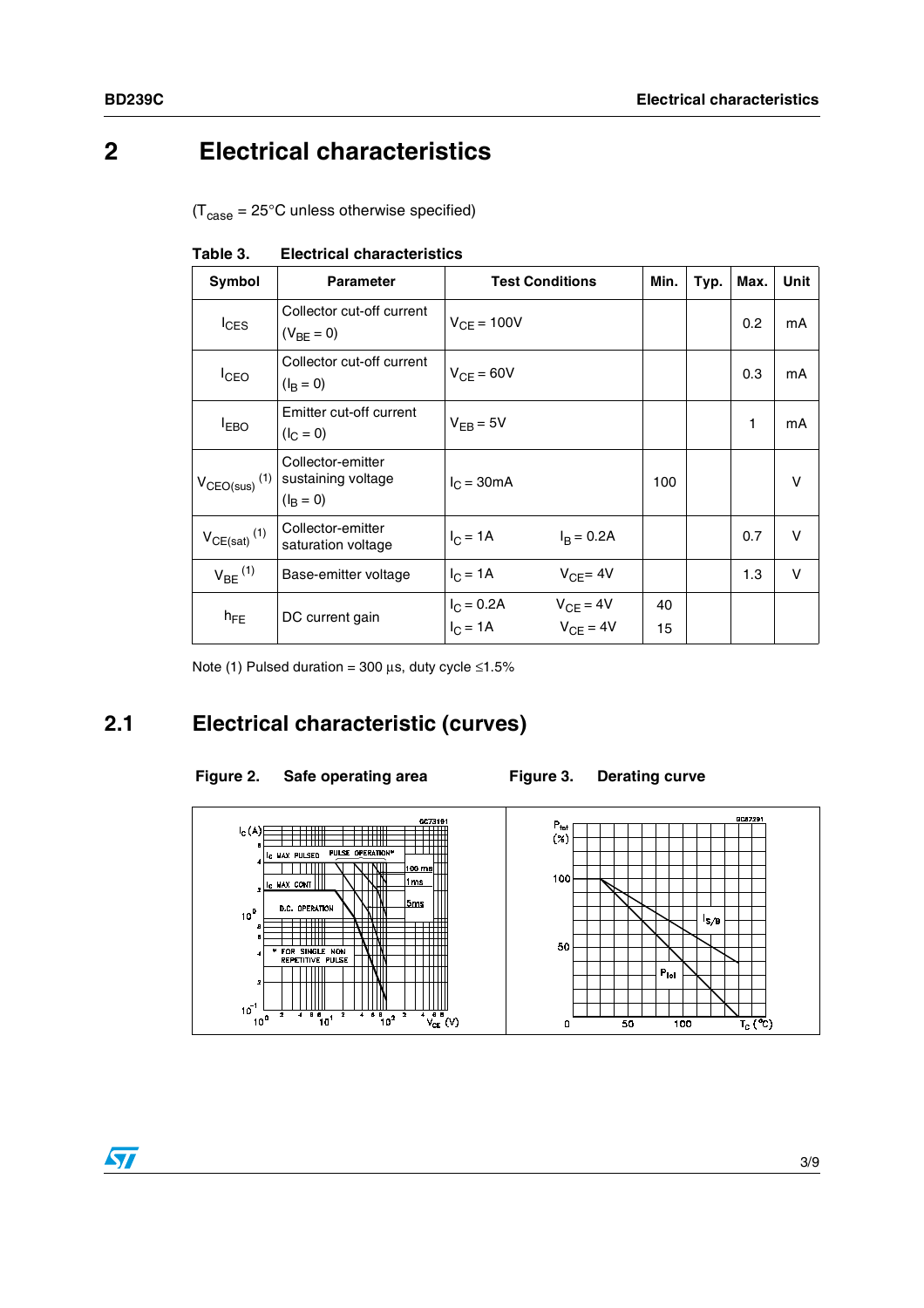### Figure 4. DC current gain **Figure 5. DC current gain**







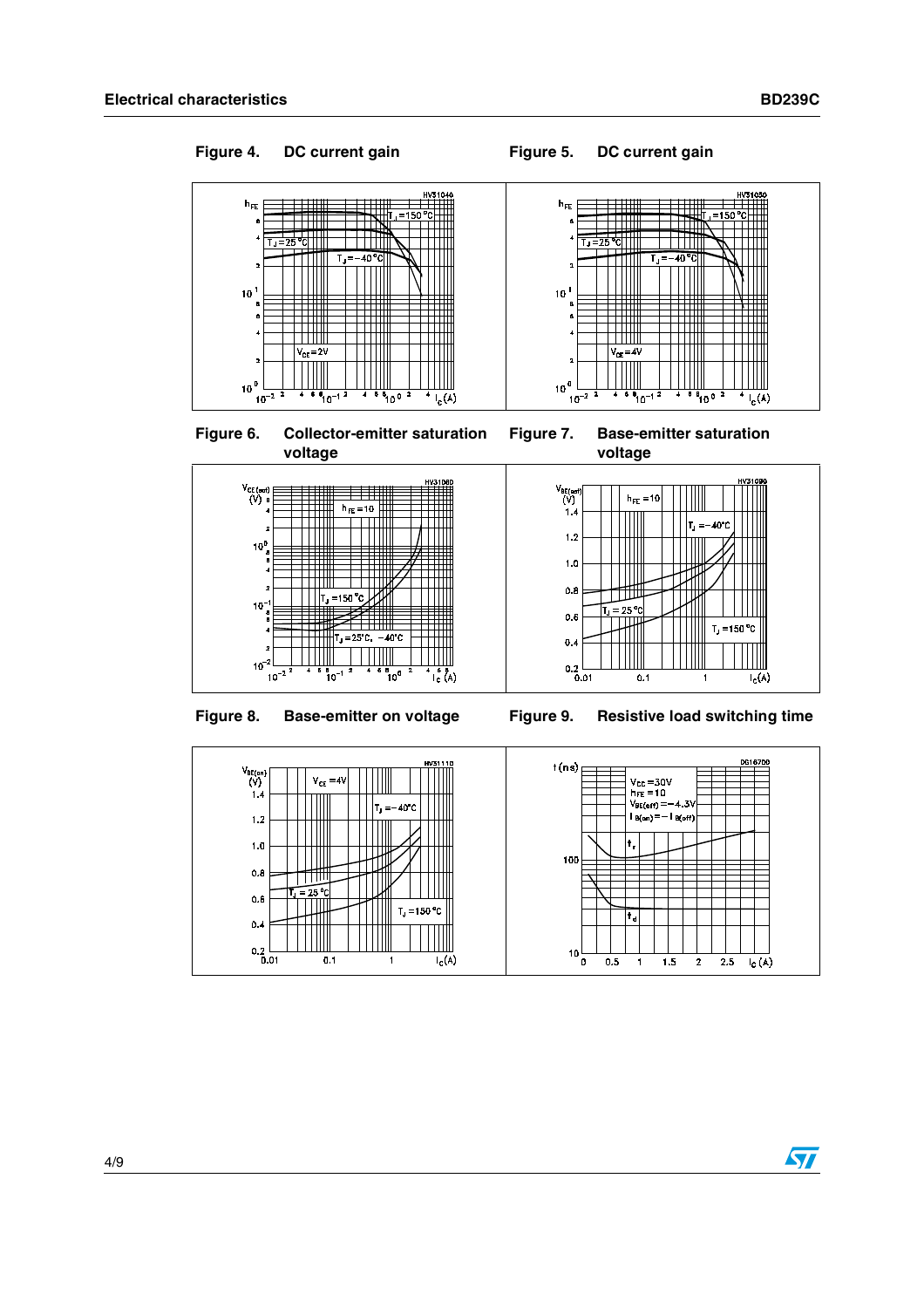**Figure 10. Resistive load switching time**



#### **2.2 Test circuit**





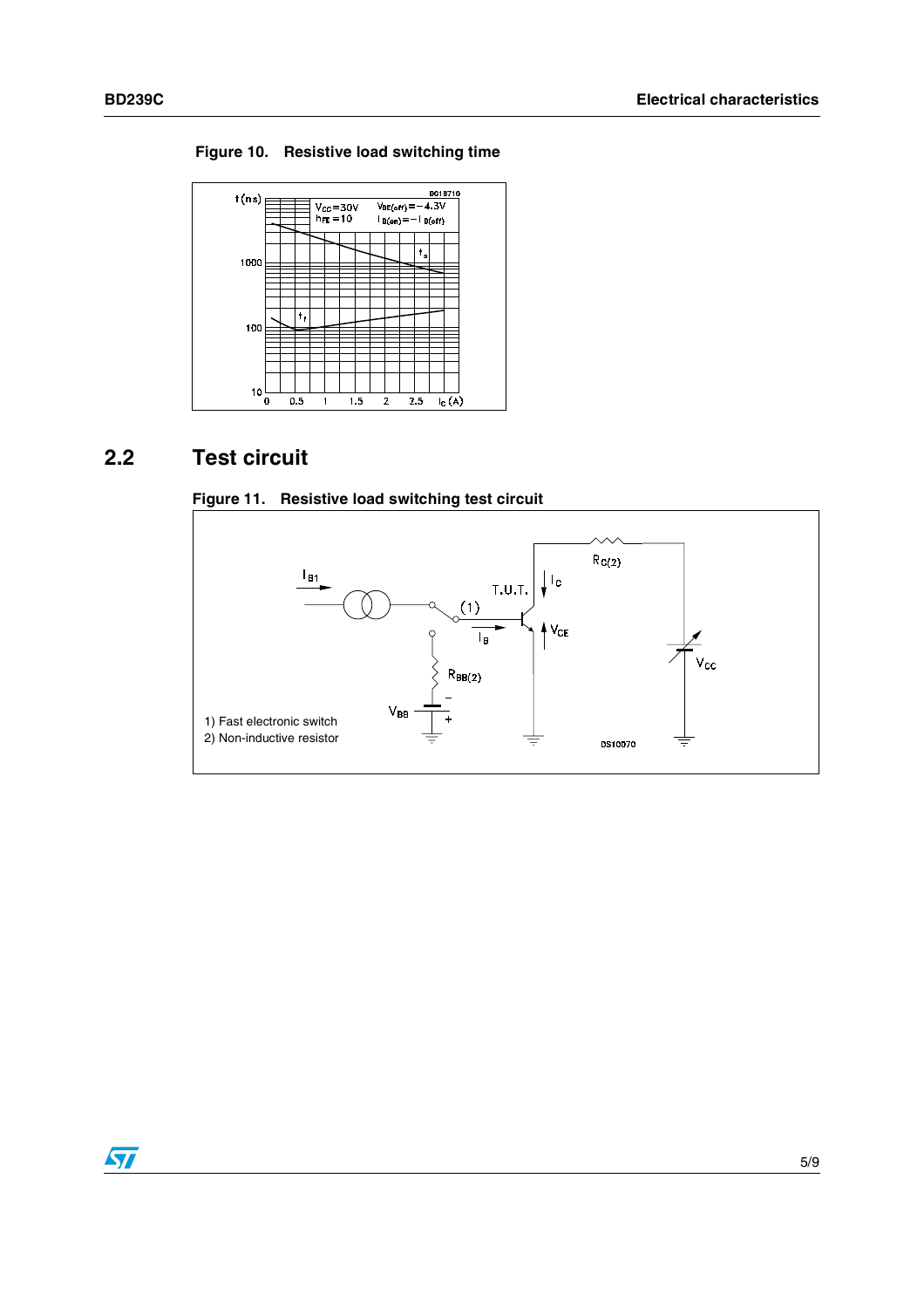## **3 Package mechanical data**

In order to meet environmental requirements, ST offers these devices in ECOPACK® packages. These packages have a Lead-free second level interconnect. The category of second level interconnect is marked on the package and on the inner box label, in compliance with JEDEC Standard JESD97. The maximum ratings related to soldering conditions are also marked on the inner box label. ECOPACK is an ST trademark. ECOPACK specifications are available at: www.st.com

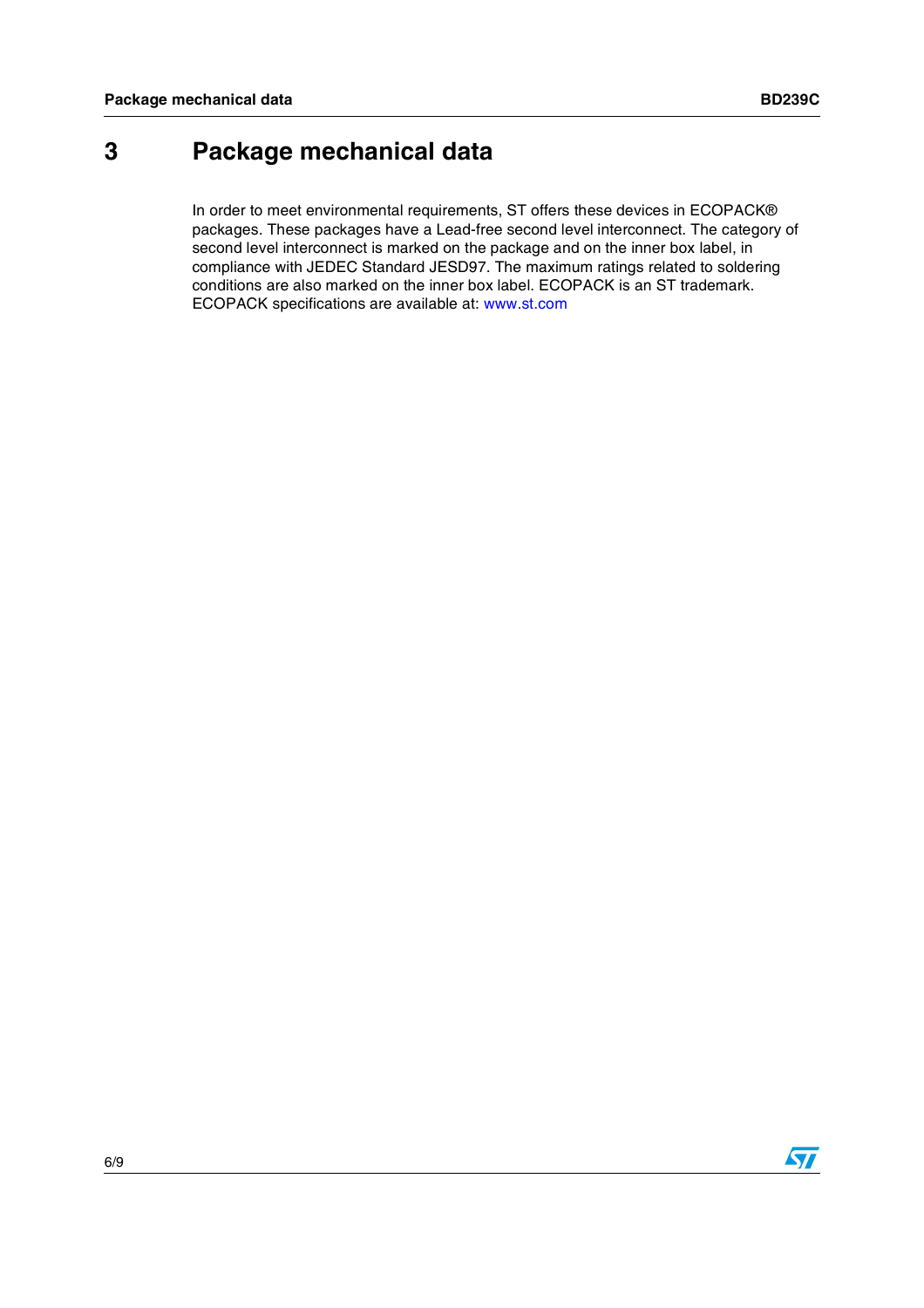|                 | TO-220 Mechanical data |            |       |
|-----------------|------------------------|------------|-------|
| DIM.            |                        | mm.        |       |
|                 | MIN.                   | <b>TYP</b> | MAX.  |
| A               | 4.40                   |            | 4.60  |
| b               | 0.61                   |            | 0.88  |
| b1              | 1.14                   |            | 1.70  |
| $\mathtt{C}$    | 0.49                   |            | 0.70  |
| D               | 15.25                  |            | 15.75 |
| D1              |                        | 1.27       |       |
| Ε               | 10                     |            | 10.40 |
| e               | 2.40                   |            | 2.70  |
| e1              | 4.95                   |            | 5.15  |
| F               | 1.23                   |            | 1.32  |
| H1              | 6.20                   |            | 6.60  |
| J1              | 2.40                   |            | 2.72  |
| L               | 13                     |            | 14    |
| L1              | 3.50                   |            | 3.93  |
| L <sub>20</sub> |                        | 16.40      |       |
| L30             |                        | 28.90      |       |
| øΡ              | 3.75                   |            | 3.85  |
| Q               | 2.65                   |            | 2.95  |



 $\sqrt{2}$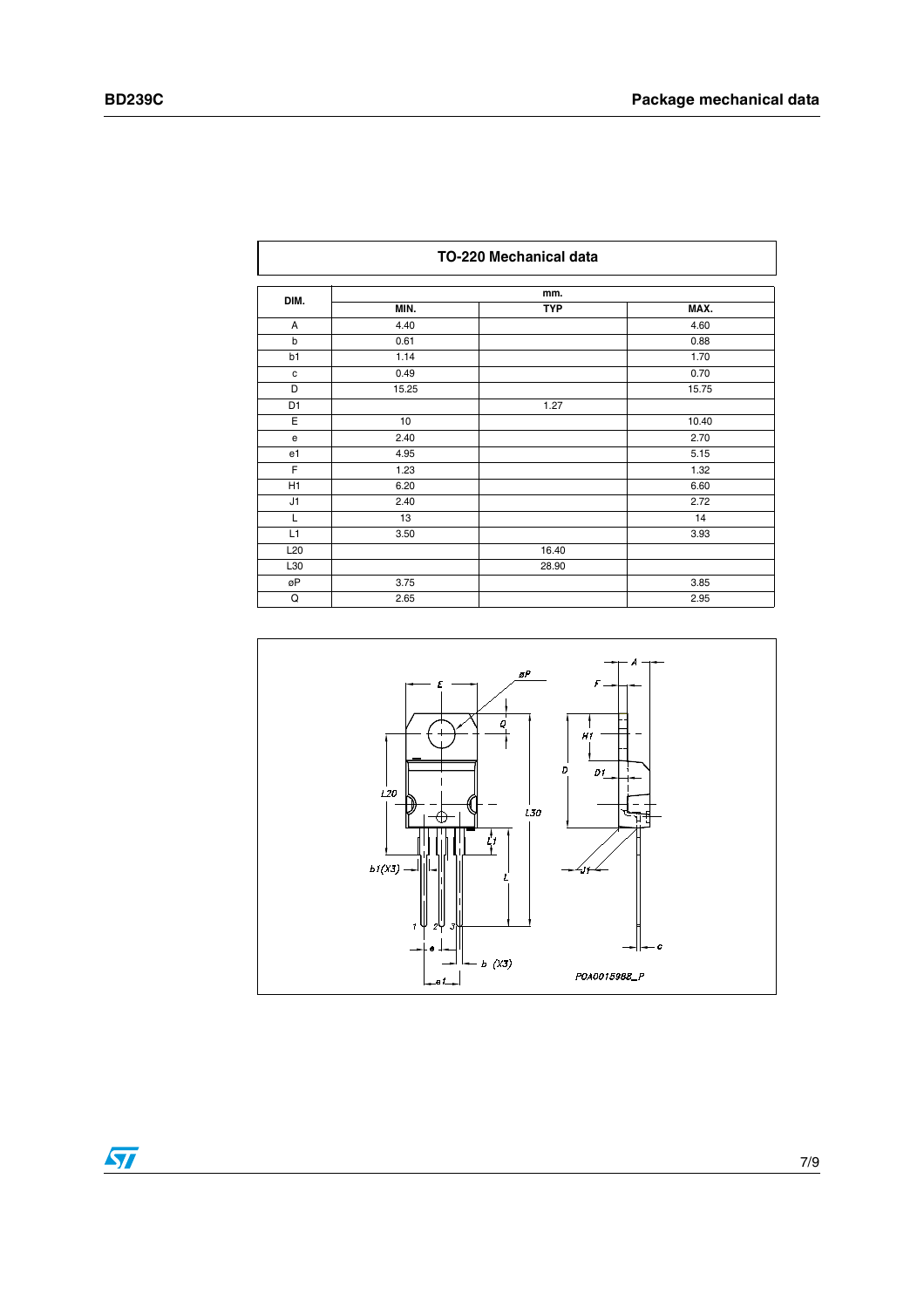## **4 Revision history**

| Table 4.<br><b>Revision history</b> |  |
|-------------------------------------|--|
|-------------------------------------|--|

| <b>Date</b>   | <b>Revision</b> | <b>Changes</b>                                         |
|---------------|-----------------|--------------------------------------------------------|
| 01-April-1999 |                 | Initial release.                                       |
| 02-Jul-2007   |                 | Figures 2,3,4,5,6,7,8,9 and figure 10 have been added. |